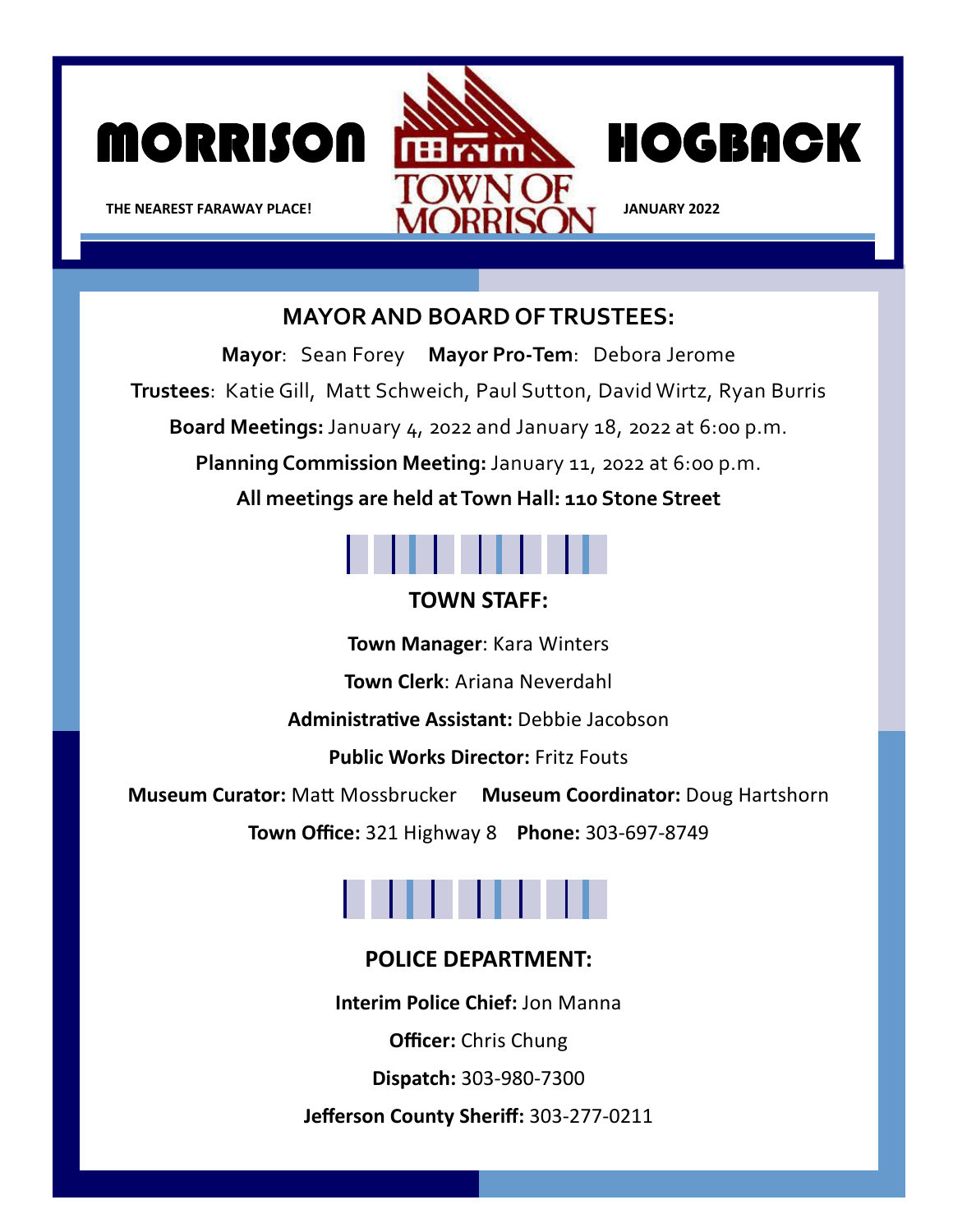NEWS FROM THE TOWN BOARD

## Update on Parking Management in Morrison

At the Board Meeting on December 7, 2021, the Board of Trustees voted unanimously to sign a contract with Interstate Parking for the next two years. The Town will evenly split the revenue from the parking fees and fines with Interstate Parking. This will result significant revenue for the Town which could be used for improving public safety and other Town services. The Board looked at the statistics provided by Interstate Parking for the time period of  $6/14/2021 - 10/31/2021$  which showed the following:

 Revenue: \$102,248.70 (shared 60/40 by Interstate Parking and the Town of Morrison) Vehicles parked: 48,132 Warnings Issued: 771 Violations Issued: 2,604

 *It should be noted that previous aƩempts at enforcement of a three‐hour parking limit in Town resulted in loss of revenue.*

The Board discussed the many comments regarding the Interstate Parking Management System. We un‐ derstand change is difficult. We also understand that there are two things most people don't like: The first is change; the second is the way things are  $\mathbb{O}$ . We are enjoining in this contract because we believe it is in the best interests of both the residents and the businesses of the Town. We would like to point out a few facts regarding the parking situation in Morrison.

1. All residents of the Town of Morrison get free parking. Go to the Interstate Parking website at https:// www.parkmorrison.com/, go to Permits, click on Residential Permits and complete the form. If you have any issues please call the Town Office, 303‐697‐8749, and they will help.

2. You do NOT need a cell phone to pay to park. All you need is a credit card.

3. There is free parking at Union Ave. and Red Rocks Elementary School. Parking on Mount Vernon Ave. is free for registered employees. We will improve signage regarding the free parking spaces.

4. While no one likes to pay for parking, over 48,000 people successfully did pay for parking without complaint.

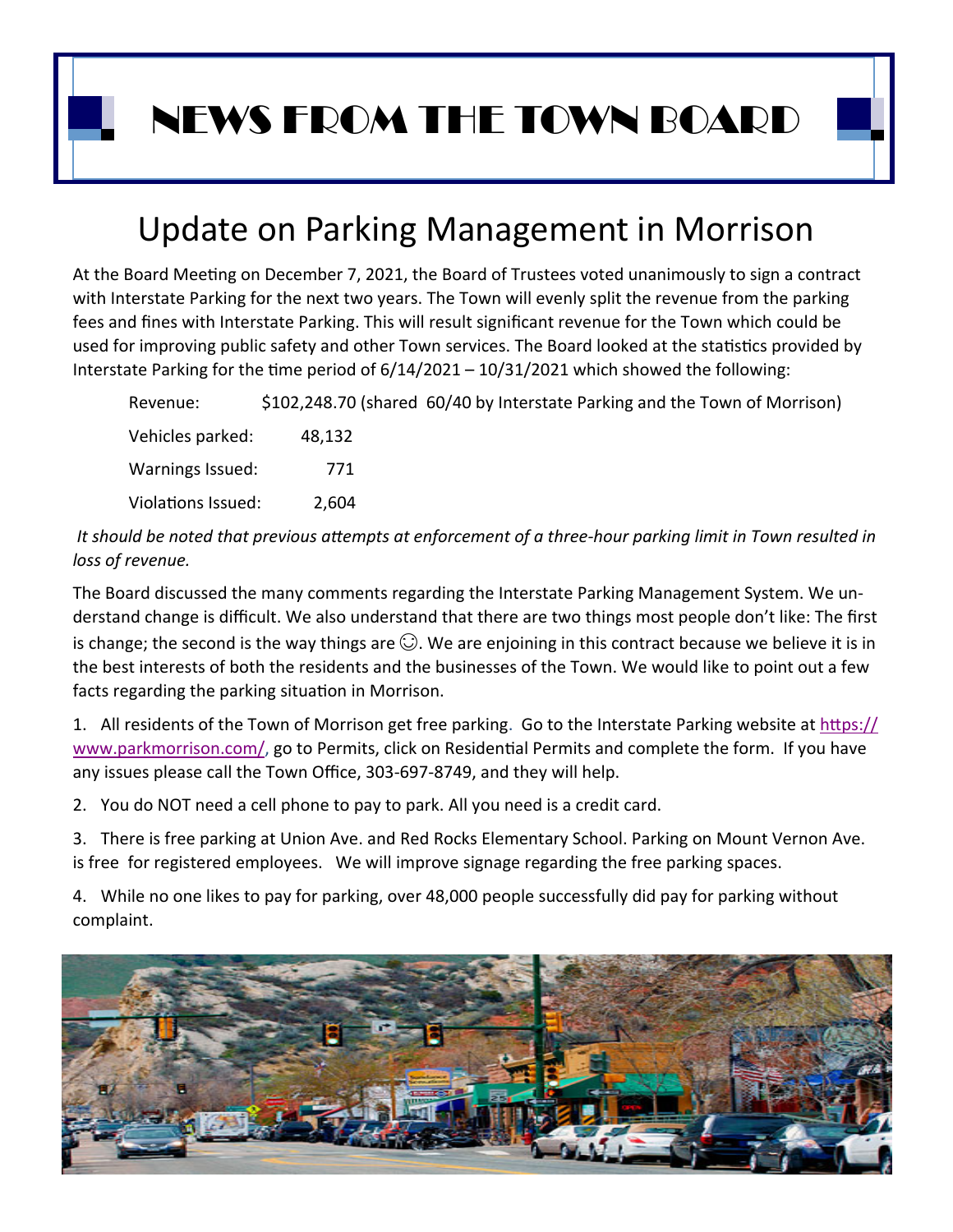

# AROUND THE TOWN



## FORMER MORRISON MAYOR, GAIL MOLINARO, DIES

After living a long life of adventure and community service, Gail Molinaro, former Morrison Mayor, died peacefully on November 23, 2021, at Montage Ridge Retirement Home, Lakewood, Colorado. She was 84 years old.

Gail became the first female mayor of the Town of Morrison in 1976. She also served as a member of the Board of Trustees. She was instrumental in obtaining money for Morri‐ son's water system and also worked to create a load limit ordinance for the Town. Gail represented the Town of Morrison on the Metro Area Resource Recovery Advisory Man‐

agement Committee and the Denver Regional Council of Governments.

Born on March 28, 1937 in Seattle, Washington, to Ralph and Florence Tuininga, Gail grew up in the Seattle area. She graduated from Western Washington University in Bellingham, Washington, with a major in Physical Education. While at University, Gail was a member of the Blue Barnacles Swim Club, Modern Dance Club, Ski Club, and served on the Board of Control. She was named to Who's Who in American Colleges & Universities in 1958. Gail earned her Master's Degree in Social Work from the University of Denver and established a successful private counselling prac‐ tice.

Gail married Dave Molinaro in 1959. They moved to Alaska where Dave was a forest ranger, and Gail taught school for several years. After their Alaska adventure, Gail and Dave moved to Colorado. They lived in Dolores and the Colorado Springs area before moving to Morrison in the late 1960s.

Gail enjoyed a multitude of activities. Skiing was always a passion for her. She was active in the National Ski Patrol and rose to the position of Section Chief for Monarch, Steamboat Springs, Copper Mountain and Vail. An excellent public speaker, Gail was active in Toastmasters International and various service organizations.

Sue Nettles, a friend of many years, remembers Gail as adventuresome. The two friends met while teaching swimming at a summer camp in Brevard, NC. As Sue recalls, "A neighbor told Gail that she should go work at Camp Illa‐ hee because the pay was so good. So Gail, who was only 16 or 17 at the time, got on a bus in Washington and rode it all the way to North Carolina. This was in the 1950s, and that was quite a trip! She made this trek every summer un‐ til she went to college.

Another fond memory for Sue embodies Gail's calm demeanor. "It was soon after I moved to Morrison, and I was in charge of Gail's two boys. I heard a loud commotion going on and ran to the boys' room to find them fighting and wrestling. I called Gail at work and said 'Do you hear that noise? Davy is pulling Tony's ears off!' Gail calmly replied, 'Don't worry, they are just like bear cubs'."

"Gail was kind and she liked to help people," recalls Sue, "but it was not a good idea to cross her."

Gail is survived by her three children: Nina, David and Tony; and her dear friend, Sue Nettles.

"Just do one thing at a time," was always Gail's advice to everyone.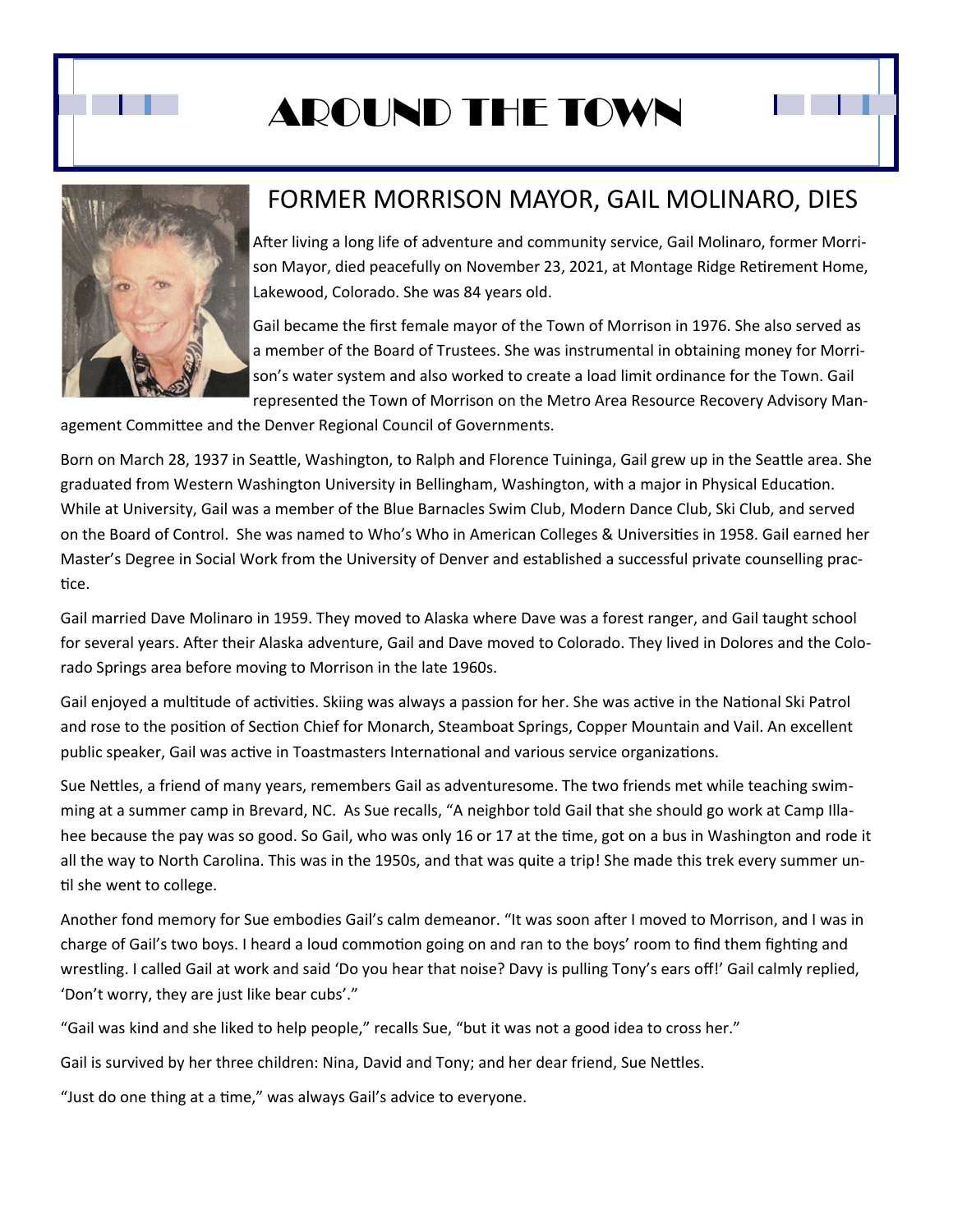**XX FROM THE TOWN OFFICE XXX** 



## TOWN STAFF AND RESIDENTS HELP LOCAL FAMILY

As our Christmas project for 2021, the Town of Morrison staff and Town resi‐ dents provided funds to buy gifts and gift cards for a local family who needed a little extra help to make the holidays merry. The gifts were wrapped and given to Santa in time for a Christmas delivery.



## Election News and Deadlines

This is your chance to make a difference in Morrison. Consider running for Mayor or for the Board of Trus‐ tees in the up-coming election to be held on Tuesday, April 5, 2022. In order to run for Mayor or the Board of Trustees, you must be a registered voter, 21 years of age on April 5, 2022 (election day), and have been a resident of the Town of Morrison for a period of at least twelve consecutive months immediately preceding the election.

Beginning Monday, January 3, 2022, you can pick up a nomination petition at the Town Office. The signed petitions must be returned to the Town Clerk by 4:30 p.m. on Friday, January 24, 2022. Each petition needs a minimum of 10 signatures. Each petition signer must be a registered voter living within the Town limits. No voter can sign more than one nomination petition for each position. This year, there are four Trustee positions and the Mayor's office to be filled.

In order to vote, you must be registered by Monday, March 14, 2022. If you are not registered, you can do so at the Jefferson County Clerk's Office, 100 Jefferson County Parkway, Room 2530, Golden, Colorado, 80419, or you may register on-line at https://www.sos.state.co.us/pubs/elections/vote/VoterHome.html?

If you will not be able to vote in person on April 5, 2022, you may request an Absentee Ballot Application, available at the Town Office. Once you have completed the Application and returned it to the Town Clerk, you will receive an Absentee Ballot. Absentee Ballot Applications must be received by the Town Clerk no later than 4:30 p.m. on Friday, April 1, 2022. In order to be counted, Absentee Ballots must be received at the Town Office by 7:00 p.m. on Tuesday, April 5, 2022..

Make sure your voice is heard this election year. Consider running for a Town office and be sure to vote on April 5, 2022!